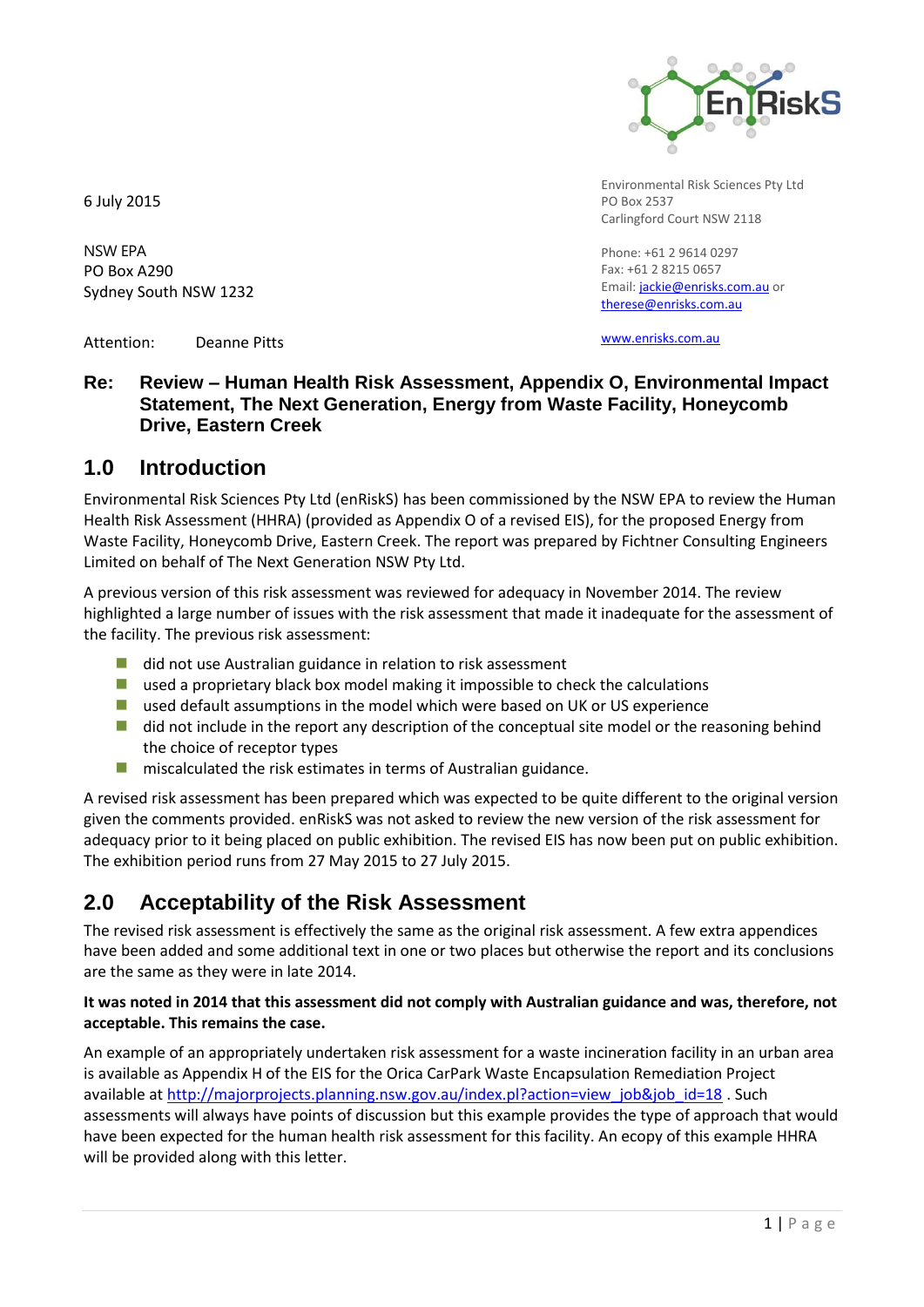

# **3.0 Detailed Assessment**

### **3.1 Section 1**

Section 1.1 is the same in both versions of the report.

Section 1.2 is the same in both versions of the report and says that it describes the approach taken for the assessment. The only addition in the 2015 version is a couple of references in footnotes.

This section discusses Australian guidance from enHealth and includes some general information about the framework for risk assessments. It then includes one paragraph noting that the assessment has used the USEPA IRAP package to estimate exposure and that modifications have been made to the default inputs to account for the differences between the Australian and US lifestyles. This section does not contain

- **Any detail of the philosophy of the USEPA IRAP model**
- $\blacksquare$  The general outline of the modelling process adopted by this model
- $\blacksquare$  How the model can be related to the enHealth guidance
- A list of the actual modifications that were made to the model inputs to make it more Australian.

As far as a description of the approach taken in a risk assessment this is quite inadequate. The rest of the report focuses solely on the USEPA model and does not return to any consideration of Australian guidance. As a result, this section does not provide an appropriate description of the approach taken in this assessment.

### **3.2 Section 2 – Issues Identification**

Section 2 is the same in both versions of the report with the addition of a reference in a footnote in the most recent version.

Section 2 addresses the first step of a risk assessment – issue identification. This section is supposed to outline the issues related to the facility that may pose a human health risk and need to be assessed. It is usual to include:

- **a** description of the project including the technology involved (operational and pollution control) and how it will work at this facility
- **I** identification of chemicals of potential concern and the sort of information available to use in estimating exposure to these chemicals
- **a** a description of the location of the plant including land use at neighbouring properties, the locations of sensitive receptors, summary of meteorology that might affect dispersion of emissions from the plant (it is usual to include maps).

A risk assessment should be a standalone document to some extent so, while it is not expected that all the detailed information about the project description from the main report or the meteorology from the Air Quality Impact Assessment would be included in this report, it is usual to include a summary in a risk assessment so that the reader has sufficient information/understanding to assess the appropriateness of the assumptions used. This document fails in this regard.

This section includes discussion of the chemicals of concern but does not include any other information. The level of detail provided does not allow any assessment of whether the right chemicals of concern have been identified.

Section 2.1 flags a wider range of chemicals than is listed in Section 2.2. It flags that the air quality impact assessment covers the chemicals listed in the Ambient Air Quality NEPM which are listed incorrectly in this section as NOx, SOx, CO, particulates and hydrogen fluoride (HF). HF is not covered by the AAQ NEPM at all so it is not clear where any assessment of this chemical has been undertaken. Also the list in section 2.1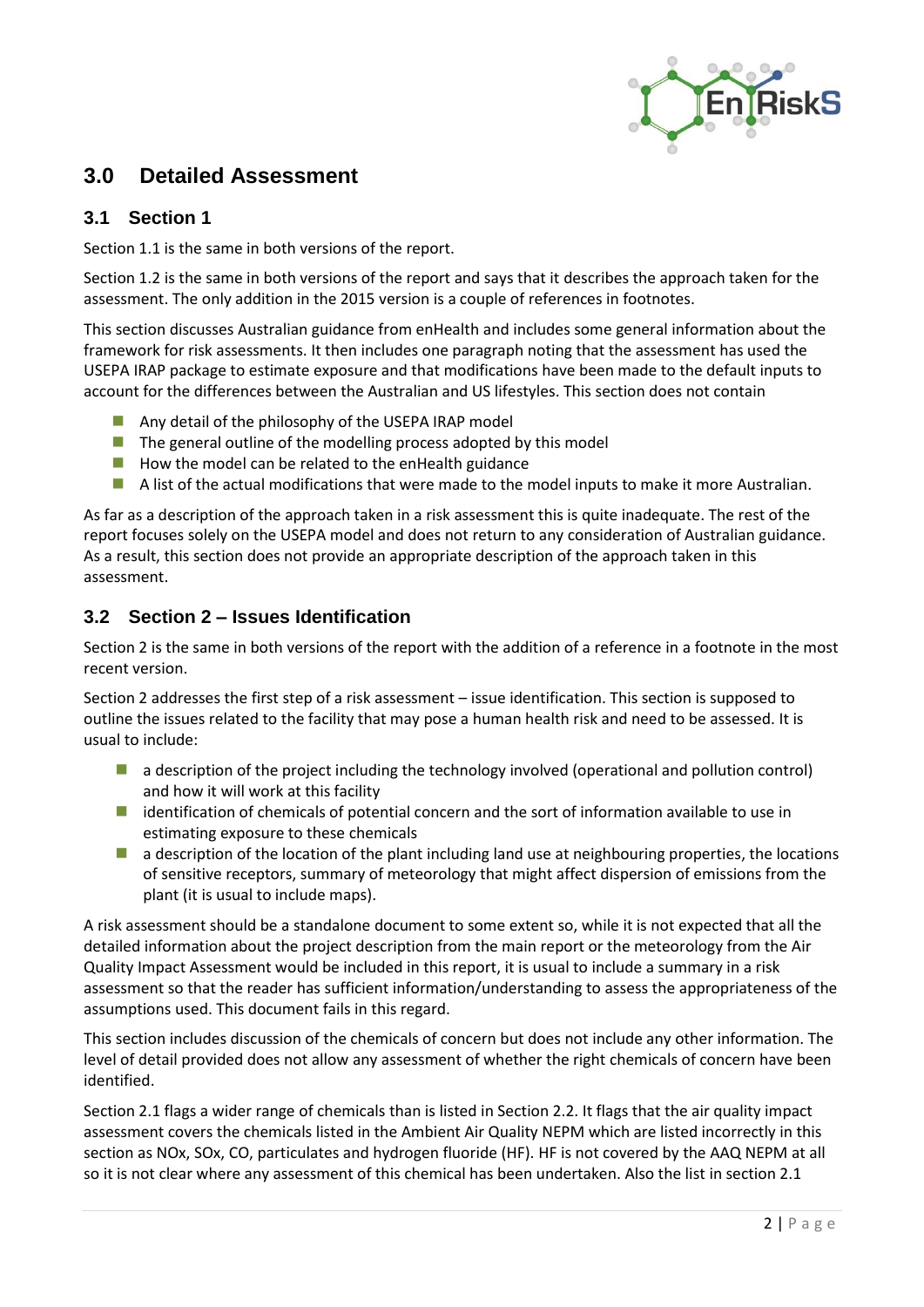

includes ammonia and there is no indication as to where it has been assessed in the EIS. Also not all the metals listed in Section 2.1 have been included in the list in Section 2.2 but there is no discussion about why they no longer need to be considered or where else they might have been assessed. It is not clear whether there has been sufficient consideration of NOx, SOx and particulates in line with the latest guidance from WHO and other guidance sources. NSW Health now require a much more detailed assessment of potential health risks from particulates than a comparison with the AAQ NEPM standards provides (see the HHRA for the NorthConnex tunnel available at

[http://majorprojects.planning.nsw.gov.au/index.pl?action=view\\_job&job\\_id=6136](http://majorprojects.planning.nsw.gov.au/index.pl?action=view_job&job_id=6136) ) where a proposal is a significant source of particulates to the Sydney air shed. Depending on the types of pollution control equipment included at this facility, this additional assessment may not be required for this proposal.

Section 2.1 also flags that dioxin-like substances (dioxins, furans and PCBs) and heavy metals can accumulate in the environment so need to be assessed using a multiple exposure pathway analysis. However, this report only appears to undertake such an analysis for dioxin-like substances (or at least the discussion section only refers to dioxin-like substances when discussing some of the pathways). PAHs should also have been included in the list for multiple exposure pathway analysis. Section 2.2 also appears to indicate that all of the listed chemicals have been assessed using a multiple exposure pathway analysis but if this has occurred it is not obvious at all in the report. If the same process has been applied for all the chemicals then tables similar to Table 7.1 and 7.2 should also have been included for all the substances.

# **3.3 Section 3 – Hazard Identification**

### *Section 3.1*

This section discusses Australian guidance in regard to dioxin-like substances. It is effectively the same in both versions of the report with the exception (in the more recent version) of a note that there are no other significant sources in the area and the addition of a reference for the information in Table 3.1 which is incorrect.

The NHMRC TMI for dioxin-like substances is the correct reference for the acceptable intake of this group of chemicals for the Australian population. A discussion of background intakes for these substances is also essential when assessing them. The actual reference for the mean monthly intakes quoted in Table 3.1 is Technical Report 12 from the National Dioxin Project

[\(http://www.environment.gov.au/protection/publications/dioxins-technical-report-12](http://www.environment.gov.au/protection/publications/dioxins-technical-report-12) ) not the NHMRC report as cited (National Dioxins Program 2005).

The note about there being no other significant sources of these substances in the vicinity of the facility but provides no evidence/discussion of the basis for this conclusion. These chemicals are formed during all combustion processes including motor vehicle emissions, emissions from bushfires, other fires, cigarette smoking, wood heaters and other industrial facilities with thermal processes (e.g. cement furnaces). Also the movement of air (and the chemicals it contains) in the Sydney airshed means that such facilities do not necessarily need to be close to the existing facility. No evidence has been provided in this assessment to support the statement that there are no significant local sources nor is there any discussion of measured levels in the Sydney airshed [\(http://www.environment.nsw.gov.au/air/dopahhm/index.htm](http://www.environment.nsw.gov.au/air/dopahhm/index.htm) ) nor the estimated levels in the more recent emissions inventory [\(http://www.epa.nsw.gov.au/air/airinventory.htm](http://www.epa.nsw.gov.au/air/airinventory.htm) ). However, while the assessment has not made a case as to the lack of significant sources of these chemicals in the vicinity of this facility, the assessment has considered the mean background exposure of people living in Australia to these chemicals. It should be noted that exposure from cigarette smoking is not included in the mean monthly intakes used in this assessment and such exposure can add significantly to background exposure (see discussion in NDP Technical Report 12).

*Section 3.2*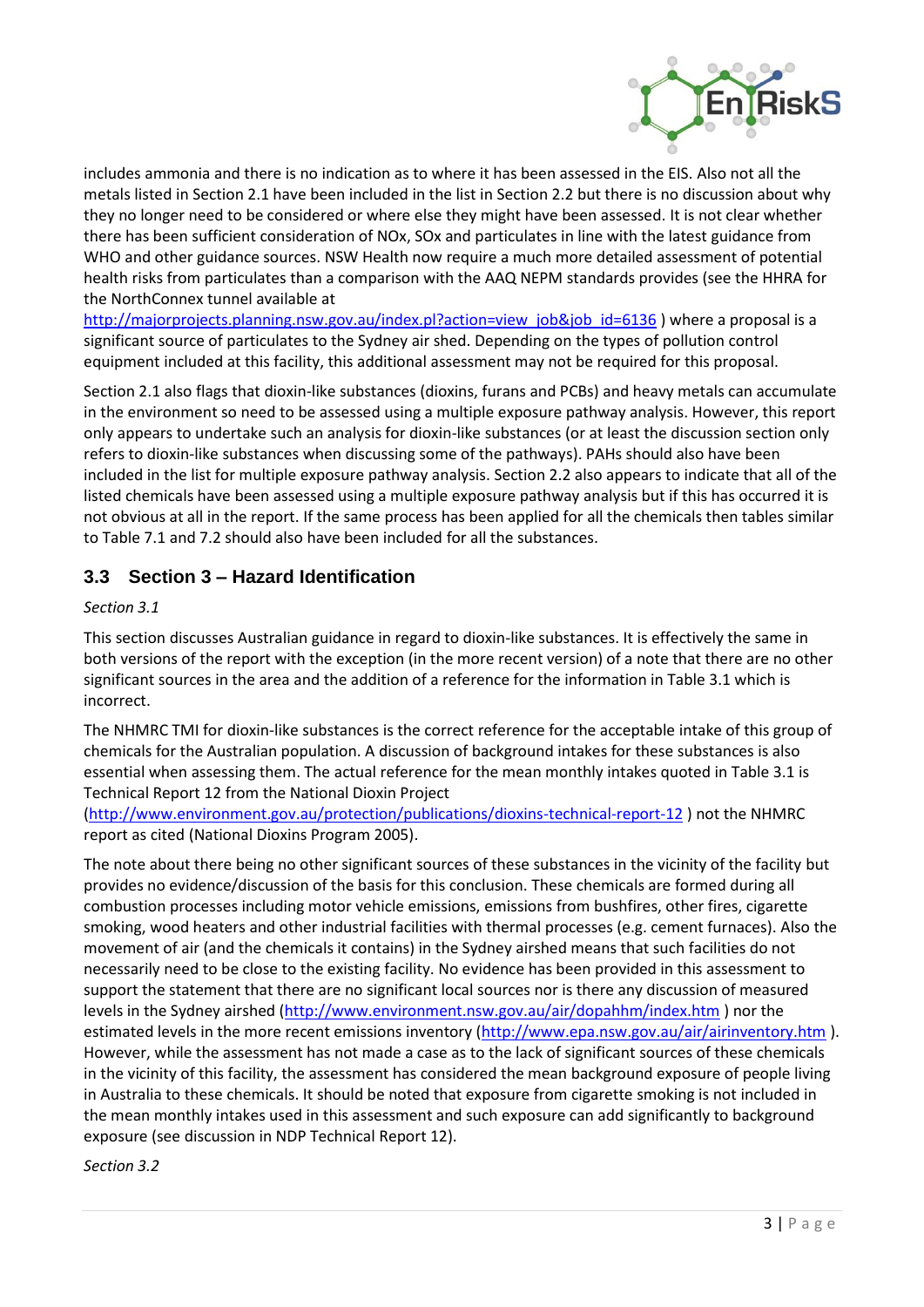

This section discusses the hazard posed by the rest of the chemicals identified as CoPCs for this facility.

Current Australian guidance about how to undertake risk assessment for chemicals is outlined in the latest version of the Environmental Health Risk Assessment Guidance from enHealth. Referencing a draft NHMRC document from 2010 is not considered relevant for this assessment. This document would have been a supporting document prepared as part of the process for updating the enHealth guidance document. The revised version of the enHealth document was published in 2012 and would have incorporated whatever was relevant from the draft supporting documents. The recommendation for target risk levels is provided in section 5.10 in the enHealth document and these should have been used in this assessment.

The quotes from the Risk Criteria for Land Use Safety Planning are not relevant for this risk assessment apart from in consideration of the potential risks posed for fires, explosions and other safety issues relevant for major hazardous facilities (if this facility falls into such a category). An assessment of acute safety risks has not been included at all in this risk assessment so these values cannot be used for comparison to any of the risk estimates calculated in this assessment. Long term chronic risks posed by normal operation of this facility (such as calculated in this assessment) need to be assessed in terms of the enHealth document only.

Section 3.2.1 is pretty much the same in both versions of this report and is not relevant in Australia. The exceptions are:

- **Section 3.2.1.1 includes a note that only risks posed by the emissions from the facility need to be** considered which implies no consideration has been given to background exposures or cumulative risk in this assessment. As noted above some consideration has been given to background exposure for dioxin-like substances but it would appear no other chemicals assessed have included consideration of background exposures (or at least whether or not a particular chemical has significant background exposure that should be considered in this assessment). It is a normal requirement of risk assessment to include such a discussion.
- **Section 3.2.1.3 includes an additional paragraph justifying only using USEPA IRIS as a source of** toxicity reference values for individual chemicals. This is not in line with Australian guidance and is frowned on by local health authorities. It is likely to have been the approach adopted due to the use of the USEPA model which may not allow any change in toxicity reference values by the user. **Table 1** shows the differences between the USEPA IRIS values and those recommended in Australian guidance.

| <b>Chemical</b>   | <b>Oral Reference</b><br>Dose (mg/kg/d) | <b>Inhalation</b><br><b>Reference</b><br><b>Concentration</b><br>(mg/m <sup>3</sup> ) | <b>Oral Slope Factor</b><br>(per mg/kg/d) | <b>Inhalation Unit</b><br>Risk (per $\mu$ g/m <sup>3</sup> ) |  |  |  |
|-------------------|-----------------------------------------|---------------------------------------------------------------------------------------|-------------------------------------------|--------------------------------------------------------------|--|--|--|
| Hydrogen chloride | 0.00571                                 | 0.02                                                                                  | 0                                         |                                                              |  |  |  |
| Benzene           | $0.004 \checkmark$                      | $0.03 \times (0.01$ would<br>also be relevant)                                        | 0.055 0.035                               | $7.8 \times 10^{-6}$ 6x10 <sup>-6</sup>                      |  |  |  |
| Benzo[a]pyrene    | $\Omega$                                |                                                                                       | 0.73 0.233                                | 0.0011 0.087                                                 |  |  |  |
| Elemental mercury | $8.57x10^{-5}$                          | 0.0003                                                                                | 0                                         |                                                              |  |  |  |
| Mercuric chloride | 0.0003 0.0006                           | 0.0011 0.0002                                                                         | 0                                         | 0                                                            |  |  |  |
| Methyl mercury    | 0.0001 0.00023                          | 0.00035 0.0008                                                                        | $\Omega$                                  | 0                                                            |  |  |  |
| Cadmium           | 0.0004 0.0008                           | 0.0002 0.000005                                                                       | 0.38                                      | 0.0018                                                       |  |  |  |
| Thallium          | 0.0046                                  | 0.0034                                                                                | 0.017                                     | 0.012                                                        |  |  |  |
| Antimony          | 0.0004                                  | 0.0014                                                                                | 0                                         | 0                                                            |  |  |  |
| Arsenic           | $0.0003$ $0.002$                        | $3x10^{-5}$ 0.001                                                                     | 4.5                                       | 0.0043                                                       |  |  |  |
| Chromium III      | 1.5                                     | 5.3                                                                                   | 0                                         | O                                                            |  |  |  |
| Chromium VI       | 0.003 0.001                             | 8x10 <sup>-6</sup> 0.0001                                                             | 0                                         | 0.012                                                        |  |  |  |
| Lead              | 0.000429                                | 0.0015                                                                                | 0.0085                                    | $4.2x10-5$                                                   |  |  |  |
| Nickel            | $0.02$ 0.012                            | 0.0002 0.00002                                                                        | 0                                         | 0.00024                                                      |  |  |  |

### **Table 1 – Review of Table 3.2 from Assessment**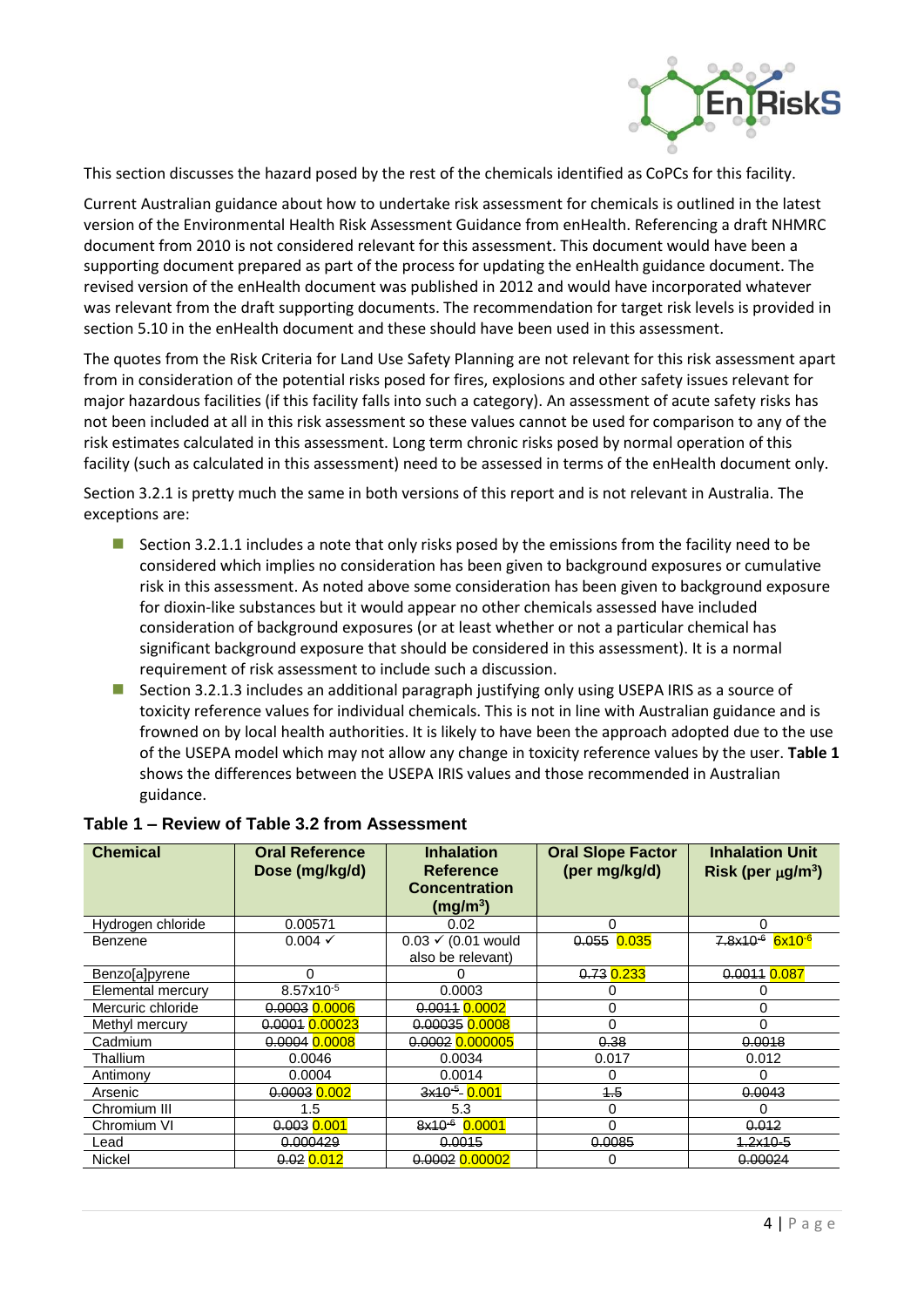

A quick review of readily available Australian (and Australian preferred) guidance shows the differences in preferred toxicity reference values listed above. Some of the highlighted values are higher than those provided in the model and some are lower. The guidance documents used included:

- Assessment of Site Contamination NEPM Schedule B7 Appendices A1 and A2 (NEPC 1999 amended 2013)
- CRC CARE Technical Report 10 Part 1 Appendix B (CRC CARE 2011)
- **WHO Air Quality Guidelines for Europe (WHO 2000).**

The USEPA develop cancer slope factors for chemicals that Australian health authorities do not consider to be genotoxic carcinogens. It is not appropriate to assess potential cancer risk using linear extrapolation for chemicals that are not genotoxic carcinogens. The USEPA continue to do this due to some historical anomalies in their technical policies and regulations.

The latest WHO and Australian guidance for lead have reported the withdrawal of reference doses and reference concentrations given the most recent health effects literature. Detailed assessment of lead is to be undertaken based on blood lead modelling approaches using a blood lead goal for Australians of 5 micrograms per decilitre (updated value released in May 2015). It is not appropriate to continue to use the old reference doses/concentrations for lead except in some limited circumstances.

Additional assessment of the chemicals listed that have not been checked has not been undertaken but can be if required.

Table 3.3 lists the toxicity reference values for the dioxin-like substances. These substances are not considered to be genotoxic carcinogens by Australian health authorities and should not be assessed using slope factors or unit risks. All assessment should be undertaken using the tolerable monthly intake only. The value listed in this Table does not correspond to the TMI recommended by NHMRC (i.e. 1x10<sup>-9</sup> mg/kg/d USEPA compared to 2.3 x10<sup>-9</sup> mg/kg/d NHMRC TMI converted to TDI) even though the earlier sections of this assessment imply that the calculations use the NHMRC value.

# **3.4 Section 4 – Conceptual Site Model**

A conceptual site model is supposed to be a representation of relevant site related information regarding chemical emissions that can arise from a facility. It should document sources of chemicals (e.g. description of facility and how these chemicals are present in any emissions to air, water or land from the site), the receptors that may be affected by the emissions (where people might be located in relation to the facility location), what environmental processes may affect the concentrations that people will be exposed to (dispersion due to wind etc) and the pathways by which people may be exposed.

Figure 1 shows, for the first time in this report, the philosophy behind the USEPA model. It illustrates the generalised approach the USEPA has developed applicable to all hazardous waste incinerators. It is a comprehensive approach that covers all aspects that should be thought through at a site. However, there is no site specific information included in this Figure or in this section about the relevance of each step in the process for this facility and how each step in the process will be assessed for this site.

Section 4.2 discusses the omission of exposure pathways including dermal contact, movement of the chemicals into groundwater or surface water. These pathways have been omitted on the basis that they are expected to contribute negligibly to the overall risk estimate. However, it depends on the assumptions made in the calculations and the toxicity of the chemical as to whether they contribute negligibly or not.

Figure 1 shows that it is more likely that dermal contact (and perhaps movement to groundwater) has been excluded from this assessment simply because the pathway is not included in the USEPA model so the calculations could not be simply undertaken in this package. In the example multi exposure pathway risk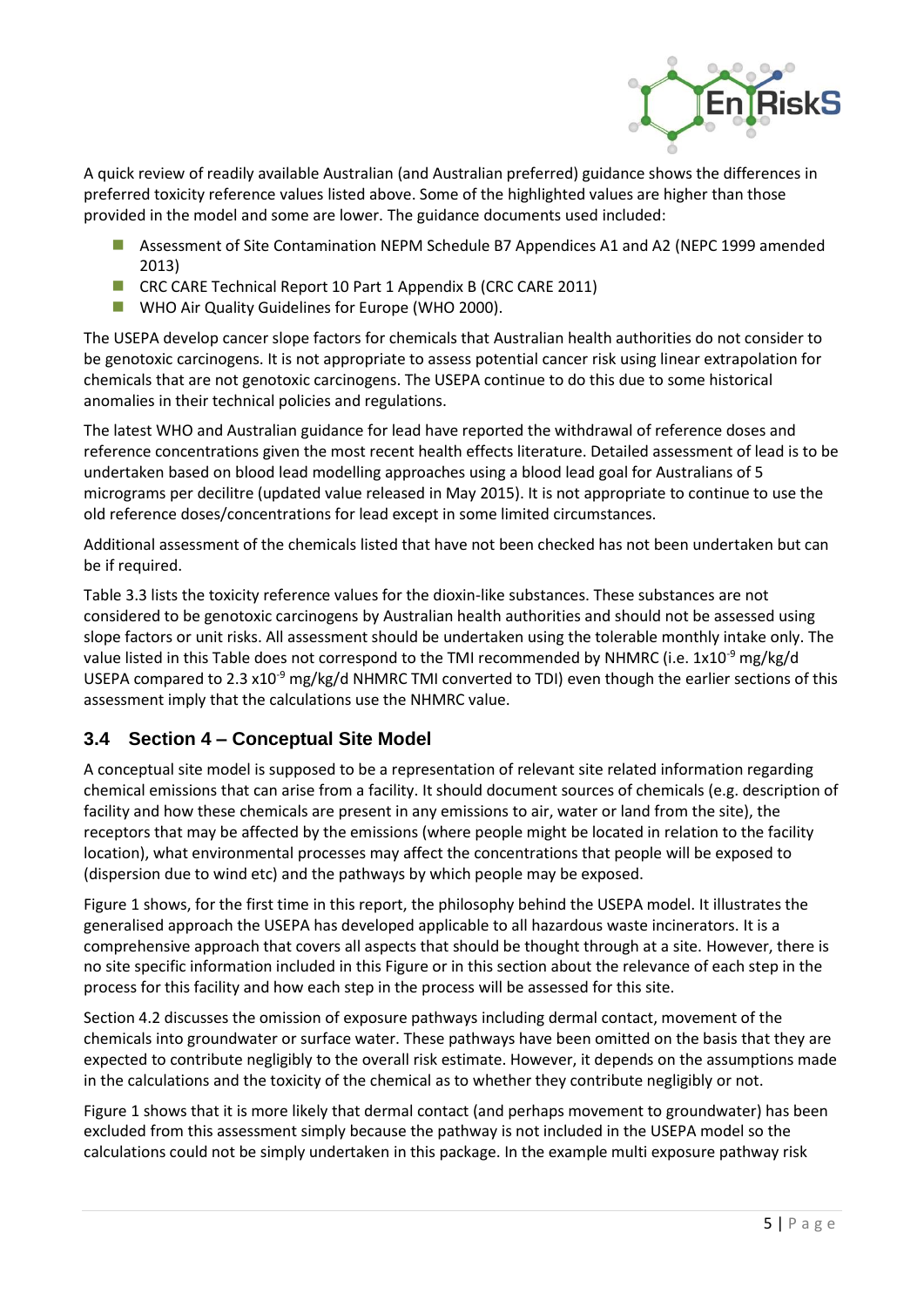

assessment flagged in **Section 2.0** above the contribution of the dermal contact pathway was quite similar to the contribution via ingestion for at least some of the chemicals assessed as can be seen in **Table 2**.

#### **Table 2**

|                     | Hexachloroethane |                   |         | Pentachlorobenzene |          | Hexachlorobutadiene |          | Hexachlorobenzene |                   |          | Octachlorostvrene |         |               | Dioxin-like substances |         |        |                   |         |
|---------------------|------------------|-------------------|---------|--------------------|----------|---------------------|----------|-------------------|-------------------|----------|-------------------|---------|---------------|------------------------|---------|--------|-------------------|---------|
|                     | Daily            |                   | %       | Daily              |          | %                   | Daily    |                   | %                 | Daily    |                   |         | Dailv         |                        | ℅       | Daily  |                   | %       |
|                     | Intake           | Risk              | Contrib | Intake             | Risk     | Contrib             | Intake   | Risk              | Contrib           | Intake   | Risk              | Contrib | Intake        | Risk                   | Contrib | Intake | Risk              | Contrib |
|                     |                  | 0.001             |         |                    | 0.01     |                     |          | 0.0002            |                   |          | 0.00016           |         |               | 0.00031                |         |        | $2.3E-09$         |         |
| inhalation          |                  | 1.70F-08 1.70F-05 |         | 19.27 2.00F-09     | 2.00F-07 | 94.22               | 5.60F-06 | 2.80F-02          | 90.84             |          | 5.30F-08 3.31F-04 | 94.02   | 7.00F-09      | 2.26F-05               | 1.87    |        | 4.10E-13 1.78E-04 | 96.55   |
| ingestion           |                  | 8.30E-10 8.30E-07 | 0.94    | 1.80E-12 1.80E-10  |          | 0.08                | 3.20E-09 | 1.60E-05          | 0.05              |          | 5.00E-11 3.13E-07 | 0.09    | 5.20E-09      | 1.68F-05               | 1.39    |        | 2.60E-16 1.13E-07 | 0.06    |
| dermal              |                  | 3.90E-10 3.90E-07 | 0.44    | 8.40E-13 8.40E-11  |          | 0.04                | 1.50F-09 | 7.50E-06          | 0.02 <sub>1</sub> |          | 2.30E-11 1.44E-07 | 0.04    | 2.50F-09      | 8.06F-06               | 0.67    |        | 3.70E-16 1.61E-07 | 0.09    |
| ingestion of plants |                  | 7.00E-08 7.00E-05 |         | 79.35 1.20E-10     | 1.20E-08 | 5.65                | 5.60F-07 | 2.80E-03          | 9.08              | 3.30E-09 | 2.06E-05          |         | 5.85 3.60E-07 | 1.16E-03               | 96.08   |        | 1.40E-14 6.09E-06 | 3.30    |
|                     |                  | 8.82E-05          |         |                    | 2.12F-07 |                     |          | 3.08E-02          |                   |          | 3.52E-04          |         |               | 1.21E-03               |         |        | 1.85E-04          |         |

The percent contributions in **Table 2** also show that if the contribution from dermal contact is to be considered negligible the same could apply to the ingestion pathway. The enHealth guidance requires these pathways to be considered in order to provide a comprehensive picture of the relevance of different pathways and to check overall risk and help focus pollution control measures. The calculations in **Table 2** also show that the pathway that contributes most to the health risk can vary – in some cases it is the inhalation pathway and for others it is the pathway for ingestion of plants grown in the affected soil.

The popularity of the use of rainwater tanks in Sydney has increased significantly over the last decade and in many areas it is a Council requirement that they be installed when constructing new dwellings. While it is not intended that the water collected in the tanks be used as a potable water source, there is no mechanism by which this can be checked or controlled so it is possible that the water in these tanks is occasionally or even regularly consumed by some people. Such tanks definitely do not have treatment systems on them to remove contaminants prior to use. Whether such tanks could be a significant source of the chemicals in emissions from this facility to people consuming water depends on a number of things including:

- $\blacksquare$  Toxicity of the chemical
- Whether the chemical is attached to particles or in vapour form
- $\blacksquare$  Level of emissions of particles from the facility
- $\blacksquare$  Solubility of the chemical in tank water
- **Availability of the chemical from the particle**
- $\blacksquare$  Meteorology in the area (determining if and when particles from the emissions will deposit)

Consequently, this pathway should have been assessed to determine its relevance. Also it is noted that the Minchinbury Reservoir is quite close to the facility (neighbouring site). This reservoir consists of two large tanks which are used in many locations across Sydney to assist in managing line pressure in the distribution system. The potential for emissions to affect the water stored in this tank should have been assessed (a field observation may have been sufficient to determine if there was any chance particles falling onto the tank could get into the tank).

### **3.5 Section 5 – Sensitive Receptors**

This section does not provide an adequate description of the sensitive receptors in the area. It does not provide a map showing land uses or sensitive receptors – a copy of the one from the air quality impact assessment would have been sufficient.

As noted in the air quality impact assessment, the NSW EPA defines sensitive receptors as any locations that may be affected by the facility where people are likely to work or reside (NSW DEC 2005). So it is not appropriate to leave out the industrial estate to the northwest of the facility when considering the risks posed by the facility.

This section flags that the risks posed by the facility have been assessed based on the predicted annual mean concentrations under normal operations. Risks have not been assessed for a worst case under normal operations nor have they been assessed under upset conditions. The approved methods manual for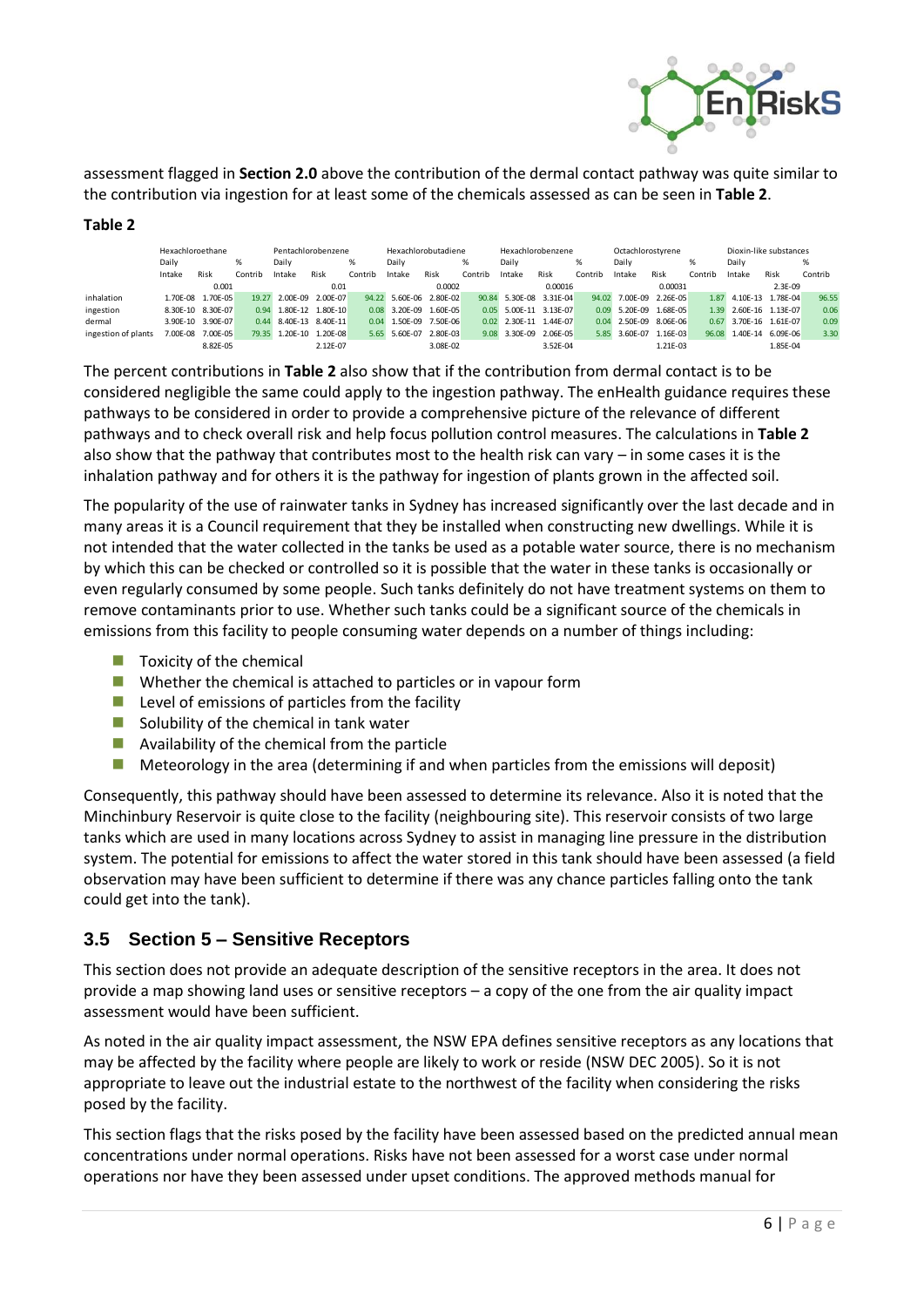

modelling and assessment of air pollutants requires that peak concentrations for criteria pollutants and ground level concentrations for individual pollutants averaged over 1 hour be compared to impact assessment criteria in an air quality impact assessment (NSW DEC 2005). While it is not necessary to repeat this assessment in the human health risk assessment, such assessments give the opportunity to expand the understanding of the potential risks posed by such a facility and the underlying principles in the regulatory guidance should influence the choice of scenarios used in the risk assessment.

# **3.6 Section 6 – IRAP Model Assumptions and Inputs**

Much of Section 6 is the same as it was in the original version of the risk assessment as it is a brief description of the assumptions used in the USEPA model to calculate environmental concentrations in various media.

A concern in regard to this model is the assumptions that need to be made for the values of the large number of parameters. While the overall approach of a multiple exposure pathway assessment is supported by the scientific understanding of how exposure to emissions from such facilities can occur, robust literature to support each of the values assumed for the many parameters used in this model is not so readily available. Also climate and other environmental conditions here in Australia can make a significant difference to how such understanding might be applied (e.g. having droughts that can run for a decade (limiting the potential for loss of deposited contaminants) or flooding rains that carry particulates (and attached chemicals) across great distances).

A full check through the extensive Appendix E (scanned copy of chapter 5 of the USEPA manual for this model) to determine whether appropriate choices have been made has not been undertaken but some examples of the issues arising with the use of this model are provided below. Also many of the values for chemical specific parameters are listed in parts of the USEPA manual not provided with this report so it is not possible to check them without obtaining the full manual which has not been undertaken given the overall issues with this assessment but can be undertaken if required.

Some examples of issues for consideration for each media include:

### **Air**

It is assumed that the air quality modelling undertaken in Appendix L of this EIS would be relevant for use in determining vapour phase and particle phase concentrations to feed into the IRAP model. The report does not definitively state that this is what was done nor does it include a table listing the values determined in Appendix L that were used in this assessment. The IRAP model appears to include the USEPA ISCST3 air dispersion model so it is also possible that it was used instead to determine concentrations in air. Given the output pages included in Appendix D of this risk assessment, it seems likely that this model (ISCST3) was used to estimate air concentrations. The ISCST3 model is a similar model to AERMOD/AUSPLUME but no information is provided about how it was set up (including things like met files). This would all need to be checked to be confident that the results are acceptable. It should be clarified which approach was adopted and it would be preferred that the modelling from Appendix L of the EIS was used if this has not occurred.

**Soil** 

In regard to soil, the model assumes the following values in its calculations:

- $\circ$  Bulk density = 1.5 g/cm<sup>3</sup>
- $\circ$  Available water (precipitation + irrigation runoff evapotranspiration) with US sources being recommended for use in determining appropriate values for runoff rate
- $\circ$  Soil volumetric water content = 0.2 mL/cm<sup>3</sup>
- o Soil mixing depth 2 cm untilled land; 20 cm tilled areas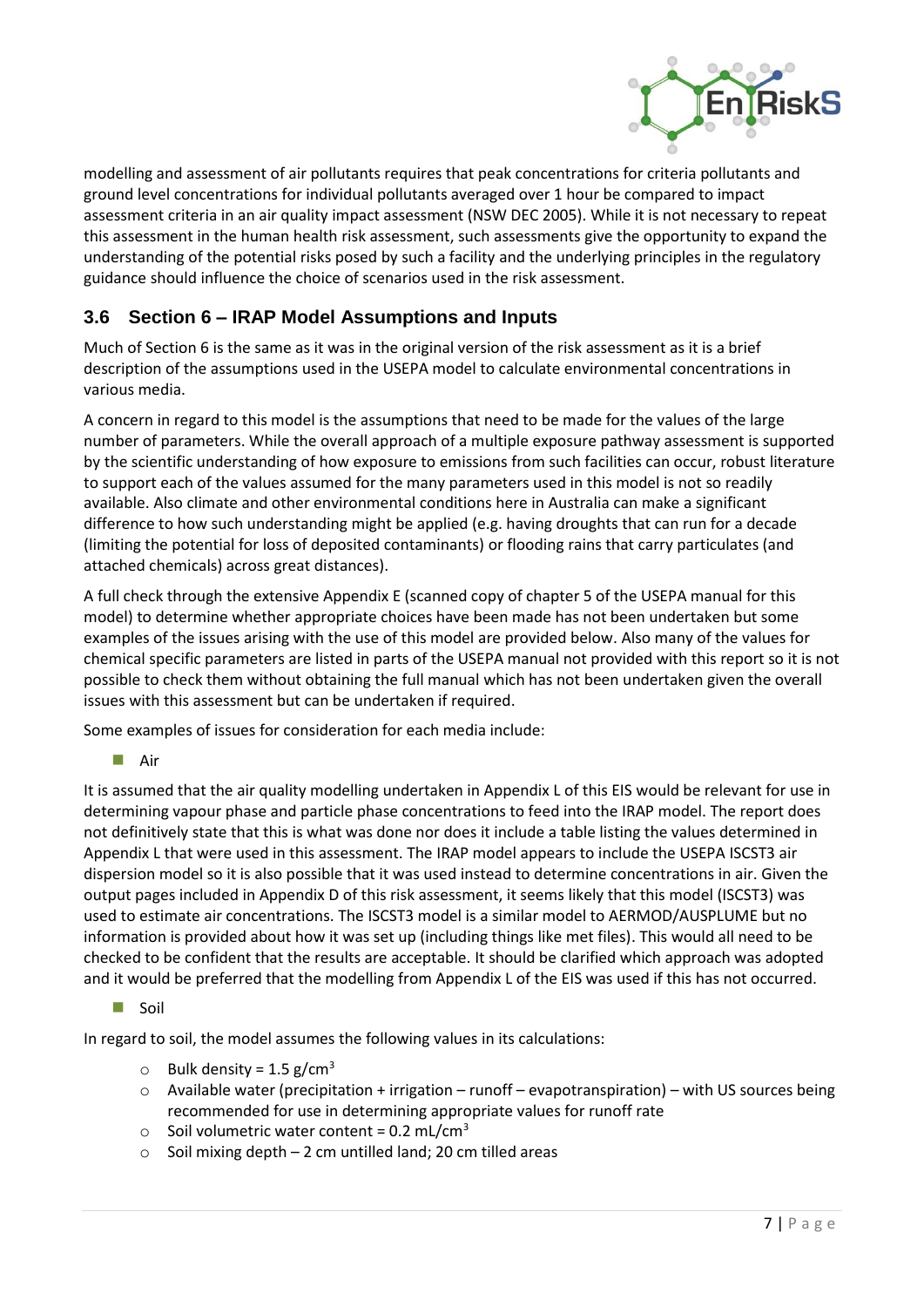

Comment by Julie Cattle might be useful in considering the appropriateness of these values for Australian conditions.

Concentrations in soil are determined from vapour phase and particle phase deposition (wet and dry) of the various CoPCs to soil. Once these concentrations have been added to the soil the model then considers loss via leaching, erosion, runoff, degradation and volatilisation. The soil loss constant (ks) is calculated as:

$$
ks = ksg + kse + ksr + ksl + ksv
$$

#### Where

ksg = loss constant due to degradation (based on half-life for each chemical)

kse = loss constant due to soil erosion (set to zero as conservative assumption)

ksr = loss constant due to runoff (uses equation based on annual runoff (BOM data), volumetric water content of soil, mixing depth and soil bulk density (US assumptions) plus soil water partition coefficients for each chemical)

ksl = loss constant due to leaching (uses equation based on rainfall, irrigation, runoff and evaporation (BOM data), volumetric water content of soil, mixing depth and soil bulk density (US assumptions) plus soil water partition coefficients for each chemical)

ksv = loss constant due to volatilisation (uses equation to estimate volatilisation of chemicals from the soil surface – bulk density, particle density and volumetric water content use US based assumptions, the rest of the parameters in the equation are chemical-specific)

A significant number of assumptions about parameter values need to be made to undertake these calculations. While this approach is theoretically correct, the robustness and the applicability of the parameter values used in the model for Australian conditions have not been evaluated. For example, in Australia runoff and leaching can be negligible during droughts which can extend for many years. It would have been better (and conservative) to set the soil loss constant for all potential pathways of loss to zero for this assessment or to only use loss due to degradation of each of the chemicals (given that many of the CoPCs are metals which don't degrade even including this may not be appropriate).

### **People**

The soil ingestion rates used in this assessment are the assumptions used in the US even though the Australian values are lower (leads to lower risk estimate so is conservative). Body weight for children is higher than recommended by Australian authorities (correct value would result in higher risk estimates so it is not conservative). They should have been adjusted to those recommended in Australian guidance.

Intake of produce should have been adjusted for Australian recommendations. The total diet survey documents from Food Standards Australia and New Zealand as well as the enHealth Exposure Factor Guidance are sources of such information. A simple adjustment can be made to the recommended values which are listed in g fresh weight per day to convert them to the values required by IRAP (kg fresh weight/kg body weight per day). The values listed in Australian guidance can be converted from g fresh weight per day to kg fresh weight/kg body weight per day by dividing by 1000 (g to kg) and body weight (per day to per kg bw per day) (i.e. divide by 70000 for adults and 15000 for children (using 15 kg body weight for child – value recommended in Australia)) (enHealth 2012; FSANZ 2003, 2008, 2011, 2014).

Assumptions in regard to breast milk used in the assessment are listed in Section 6.4.2 as:

- Exposure duration of infant to breast milk =  $1$  year
- **Proportion of ingested dioxin that is stored in fat = 0.9%**
- **Proportion of mother's weight that is stored in fat = 0.3%**
- **Fraction of fat in breast milk = 0.04%**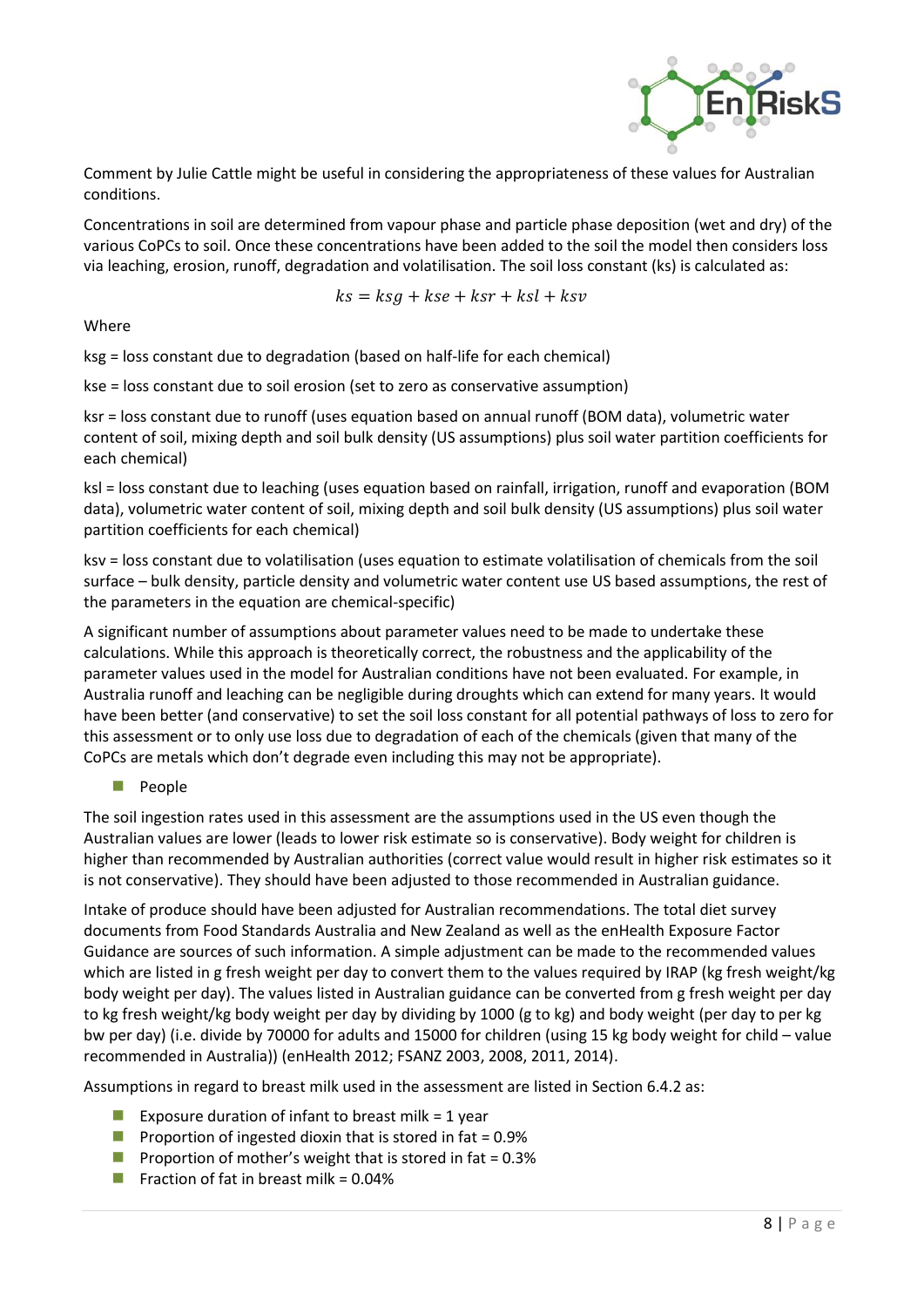

- **F** Fraction of ingested contaminant that is absorbed =  $0.9\%$
- $\blacksquare$  Half-life of dioxins in adults = 2,555 days
- Ingestion rate of breast milk =  $0.688$  kg/day

There has been an error in how these assumptions have been listed (or the values used are not correct). For example, the fraction of fat in breast milk is 4% (or a fraction of 0.04) not 0.04% and the fraction of ingested contaminant absorbed by the child from the milk is 90% (or 0.9 fraction) not 0.9%. Also, according to the National Dioxins Program risk assessment, the ingestion rate of breast milk assumed for Australia is 0.75 kg/day and the half-life of dioxins is assumed to be more than 4,000 days (National Dioxins Program 2005).

A complete assessment of the calculations undertaken in the model and the impact of the assumed values for each parameter compared to the values recommended in Australia has not been undertaken but could be if required.

Section 6.6 and Tables 6.4 and 6.5 outline how the emission rates for each chemical were determined. The emission rates are based on the emission limits in the stack, however, they are based on European requirements for stack limits not those listed in the POEO Clean Air Regulation which is what the facility must comply with here. A quick check of some of the Group 6 requirements for scheduled premises indicate that some of the levels assumed in this assessment may be too high for a facility in NSW. The assessment should be redone using the relevant NSW limits as the starting point for estimating emissions (NSW Government 2010).

### **3.7 Section 7 – Risk Characterisation**

Section 7 discusses the results of the risk assessment and estimates risk. Given the many issues discussed above, a detailed assessment of this section has not been undertaken. Matters that have been identified in a short review include:

- **Slight changes in estimated risks between the original version and this more recent version** presumably this is due to changes in the air quality modelling but it is not possible to determine why these changes have occurred. For dioxins in breast milk the risk estimates at the point of maximum impact for resident and farmer have been reversed – it is not clear which is correct.
- Annualised risk estimates for cancer the only place annualised risk estimates are used in NSW is the land use safety planning guidance where it is used to establish limits on fatality and injury risk estimates for fire, explosion and other safety incidents. It is not appropriate nor is it compliant with any guidance about assessing risk for cancer in Australia. The lifetime risk estimate is the only relevant parameter to use in assessing whether cancer risk at the facility is acceptable. As a result, the cancer risk estimated for the farmer at the point of maximum impact is not acceptable for this facility and the cancer risks estimated for residents at the point of maximum impact and in the surrounding suburbs are within 2-10 fold of the acceptable value. Such a small margin of safety might require additional pollution control measures be considered.
- Upset conditions as already discussed it is normal to consider, in some fashion, the potential for risks during upset conditions. In the example HHRA discussed above, a description of what could occur during upset conditions was included to provide some understanding of what impacts that may have on emissions from the facility. Also, an assessment of short term concentrations during upset conditions against emergency acute air guidelines (shown in Table 7-2) but no long term assessment was undertaken. Such an approach is likely to have been appropriate for this assessment.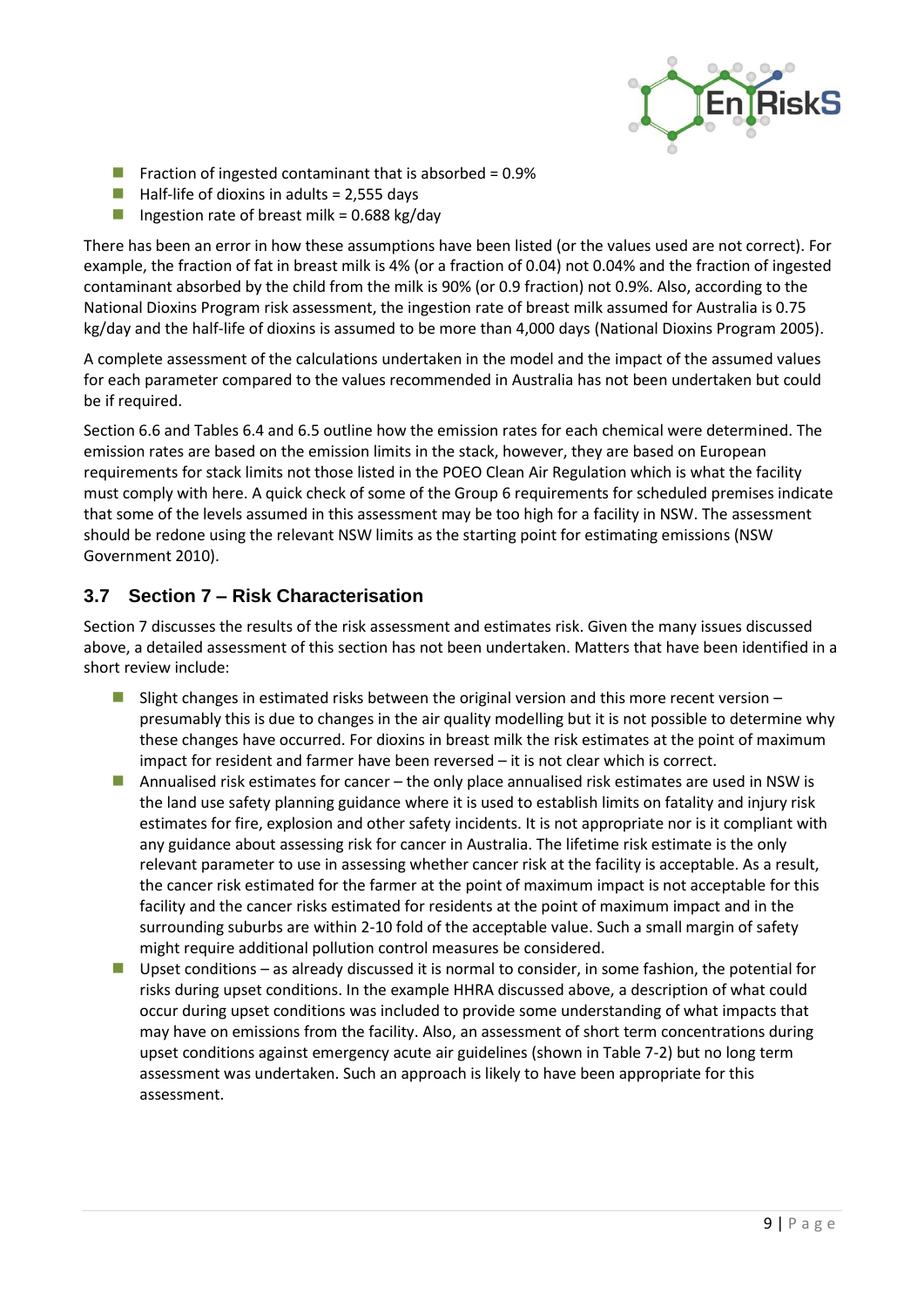

## **3.8 Section 8 – Conclusions**

Given the issues already outlined the conclusions cannot be accepted until the risk assessment is revised in accordance with Australian guidance.

# **4.0 References**

CRC CARE 2011, *Health screening levels for petroleum hydrocarbons in soil and groundwater. Part 1: Technical development document*, CRC for Contamination Assessment and Remediation of the Environment, CRC CARE Technical Report no. 10, Adelaide. [<http://www.crccare.com/products-and-services/health](http://www.crccare.com/products-and-services/health-screening-levels%3e)[screening-levels>.](http://www.crccare.com/products-and-services/health-screening-levels%3e)

enHealth 2012, *Australian Exposure Factors Guide*, Commonwealth of Australia, Canberra. [<http://www.health.gov.au/internet/main/publishing.nsf/Content/health-pubhlth-publicat-environ.htm>.](http://www.health.gov.au/internet/main/publishing.nsf/Content/health-pubhlth-publicat-environ.htm%3e)

FSANZ 2003, *The 20th Australian Total Diet Survey*, Food Standards Australia and New Zealand. [<http://www.foodstandards.gov.au/Pages/default.aspx>.](http://www.foodstandards.gov.au/Pages/default.aspx%3e)

FSANZ 2008, *The 22nd Australian Total Diet Study*, Food Standards Australia and New Zealand. [<http://www.foodstandards.gov.au/Pages/default.aspx>.](http://www.foodstandards.gov.au/Pages/default.aspx%3e)

FSANZ 2011, *The 23rd Australian Total Diet Study*, Food Standards Australia and New Zealand. [<http://www.foodstandards.gov.au/Pages/default.aspx>.](http://www.foodstandards.gov.au/Pages/default.aspx%3e)

FSANZ 2014, *The 24th Australian Total Diet Survey*, Food Standards Australia and New Zealand. [<http://www.foodstandards.gov.au/Pages/default.aspx>.](http://www.foodstandards.gov.au/Pages/default.aspx%3e)

National Dioxins Program 2005, *Technical Report 12, Human Health Risk Assessment of Dioxins in Australia*, Office of Chemical Safety and Department of Environment and Heritage, Commonwealth of Australia. [<http://www.environment.gov.au/system/files/pages/e66156a9-a7ac-4bc9-b256-5cf41daaaed1/files/report-](http://www.environment.gov.au/system/files/pages/e66156a9-a7ac-4bc9-b256-5cf41daaaed1/files/report-12.pdf%3e)[12.pdf>.](http://www.environment.gov.au/system/files/pages/e66156a9-a7ac-4bc9-b256-5cf41daaaed1/files/report-12.pdf%3e)

NEPC 1999 amended 2013, *Schedule B7, Guideline on Health-Based Investigation Levels, National Environment Protection (Assessment of Site Contamination) Measure*, National Environment Protection Council. [<http://scew.gov.au/nepms/assessment-site-contamination>.](http://scew.gov.au/nepms/assessment-site-contamination%3e)

NSW DEC 2005, *Approved Methods for the Modelling and Assessment of Air Pollutants in New South Wales*, Department of Environment and Conservation NSW (DEC),

NSW Government 2010, *Protection of the Environment Operations (Clean Air) Regulation* NSW Government. [<http://www.legislation.nsw.gov.au/maintop/view/inforce/subordleg+428+2010+cd+0+N>.](http://www.legislation.nsw.gov.au/maintop/view/inforce/subordleg+428+2010+cd+0+N%3e)

WHO 2000, *Air Quality Guidelines for Europe, Second Edition*, Copenhagen. [<http://www.euro.who.int/en/publications/abstracts/air-quality-guidelines-for-europe>.](http://www.euro.who.int/en/publications/abstracts/air-quality-guidelines-for-europe%3e)